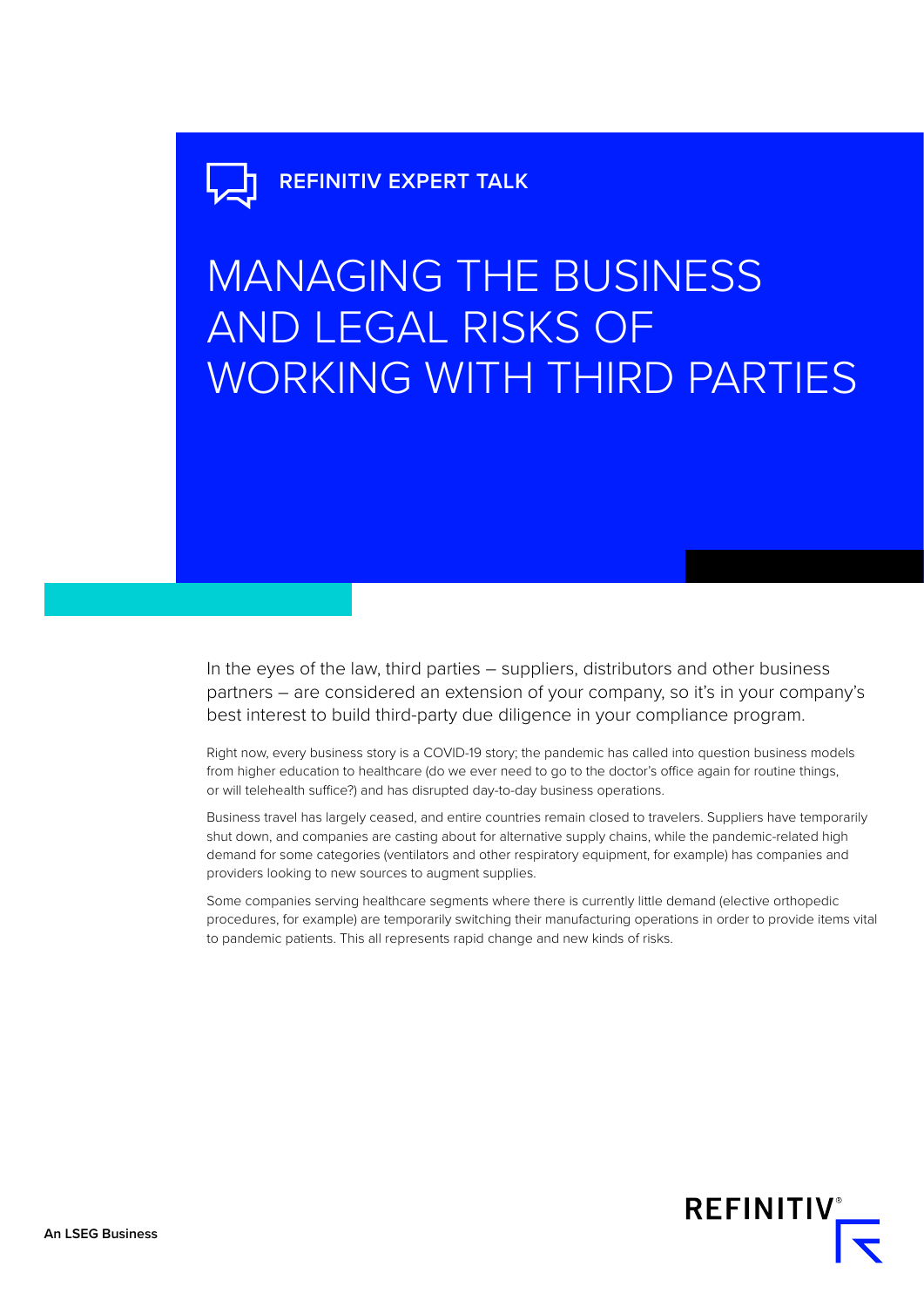No matter what size a company is, chances are that it is engaging with some third-party partners such as business consultants, distributors, sales agents, customs agents, contractors or others. Ethically and legally, organizations are held responsible for the compliance of third-party partners as an extension of the company that has hired them.

Even without the threat of headline-rocking scandals, as part of your supply chain, third parties can significantly jeopardize your business and interests – and potentially the healthcare system, or worse, patient lives.

In fact, in the past three decades, most of the high-profile corruption cases in which life sciences corporations faced serious indictment charges – and hundreds of millions, even billions of dollars in fines and penalties – involved third parties that performed the majority of the wrongdoing. (Editor's note: To name only one example among many, perhaps the most significant in the healthcare space, third parties acting on behalf of Siemens around the world were involved in paying bribes and inflating prices. Siemens was prosecuted under the FCPA and paid more than \$1.6 billion in fines, penalties and disgorgement of profits).

Whether your entire team is unaware of the unethical practices of third parties, or someone internally is directing them, your management and executive team will be held accountable for their transgressions.

#### **Keeping pace with a changing risk profile**

During these pandemic times, and indeed, following any type of disaster (the global financial crisis of 2008 or Hurricane Katrina, for example) there is an increased risk of fraud and corruption. Many third-party providers of services or goods are, at present, closed and entire marketing regions are shut down. This creates pressures on many companies trying to maintain their core businesses by accessing new supply chains and distribution networks. Many will shift their focus, temporarily, to products with direct relevance to the pandemic, and this will cause them to work with new suppliers.

As companies turn to third parties with whom they have not previously engaged, it is important to have a process to both vet and monitor them to make sure they don't have a history of bribing government officials that hold the power over necessary approvals or those that have purchasing authority at hospitals. They must be investigated to make sure they don't engage in the practice of buying brand-name parts from your company and mixing them with cheaper parts of others, in order to maximize profits, and other corrupt practices.

Below, we outline the best practices and key considerations for creating and managing a third-party due diligence program.

#### **Frameworks for due diligence**

Locally, regionally and globally, standards and regulations are established, designed and rigorously enforced to protect consumers and the environment, as well as to promote fair competition among businesses, among other positive factors. The principles of "The Seven Elements of an Effective Compliance Program" under the framework established by the U.S. Office of the Inspector General are generally accepted and adopted globally to help guide companies in day-to-day operations, while aligning with global laws, regional codes and industry best practices. These standards include "any representative of the company (i.e., agents, distributors, contractors, etc.) with regard to the compliance program, code of conduct/ethics, corrective action plans, etc."

In addition, the U.S. Department of Justice (DOJ), Criminal Division, Fraud Section, builds on these elements using the industry-agnostic "Evaluation of Corporate Compliance Programs" guidelines, which were updated and expanded in June 2020, and are also generally accepted globally. These guidelines contain three fundamental questions, including 12 topics or elements, organized around what prosecutors should assess to determine the effectiveness of a compliance program and how that translates into penalties and fines.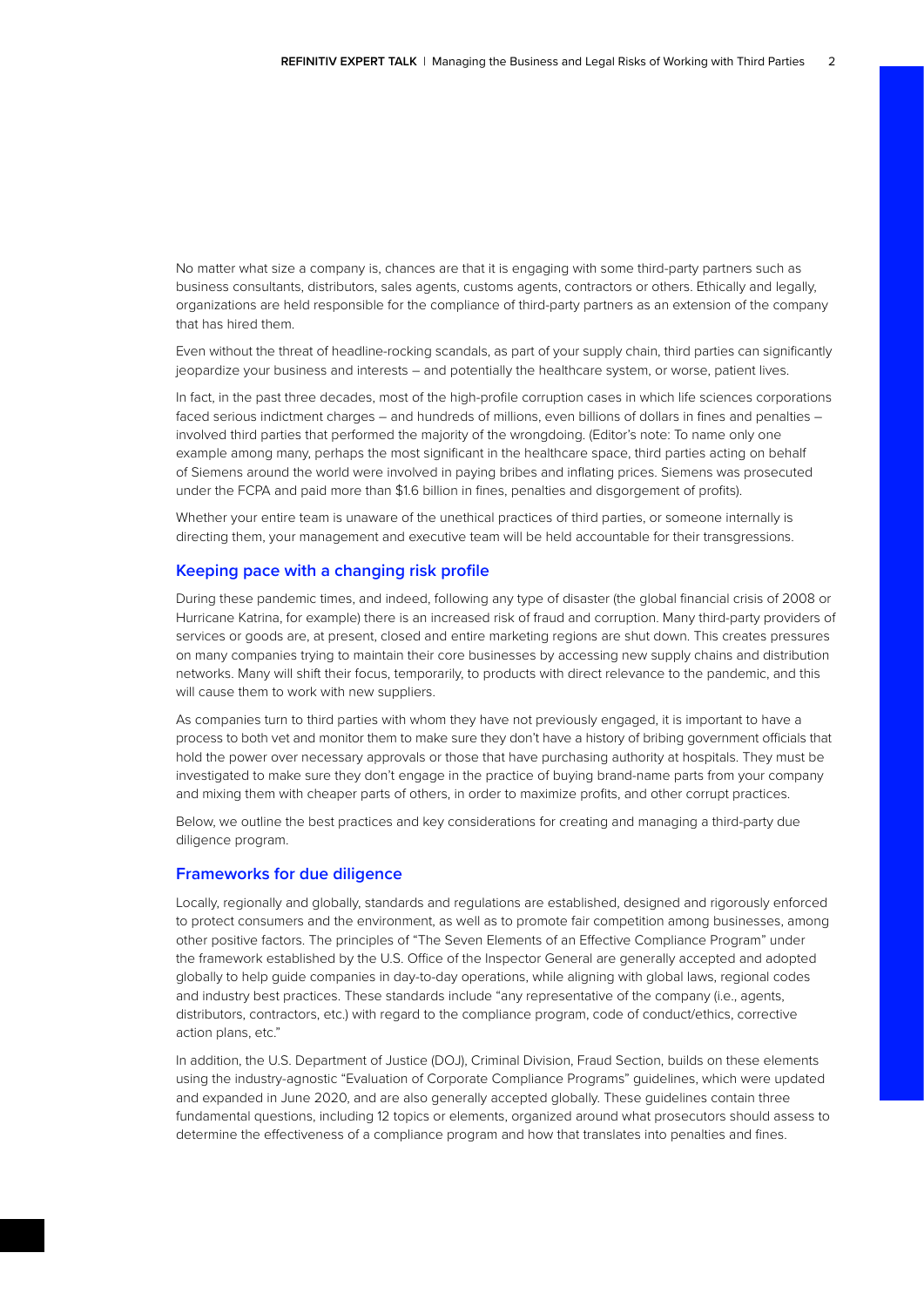Organizations are responsible for the compliance of third-party partners, as they represent the company, and therefore must perform appropriate compliance due diligence and monitoring during contracting. That means companies must decide which policies and procedures their third-party partners will follow, train them through main policy procedures and ensure that risk is minimized as much as possible.

#### **Best practices for third-party due diligence**

While no one-sixe-fits-all third-party due diligence program exists, a "right-sized" approach to third-party due diligence at the highest level comprises three core elements:

- 1. Collecting information on both potential and existing third parties
- 2. Conducting a risk-based analysis to validate information collected while identifying and rating any potential risks
- 3. Coming to an objective and defensible conclusion on whether or not to do (or to continue to do) business with them (see Fig 1)

The due diligence program will help ensure that appropriate review of each third party takes place so you can understand any associated risks, decide whether to move forward with each partner and put control factors in to place to control and mitigate potential and existing risks.

Kicking off a compliance program with an objective risk assessment helps you create a proactive, preventative program. By helping uncover and rank current and potential risks with regard to third parties, a risk assessment will inform how to structure your third-party due diligence program, or, if you already have one in place, how it should be tailored and customized based on your organization.

#### Figure 1

#### **Key steps to identifying and managing risks in your supply chain**

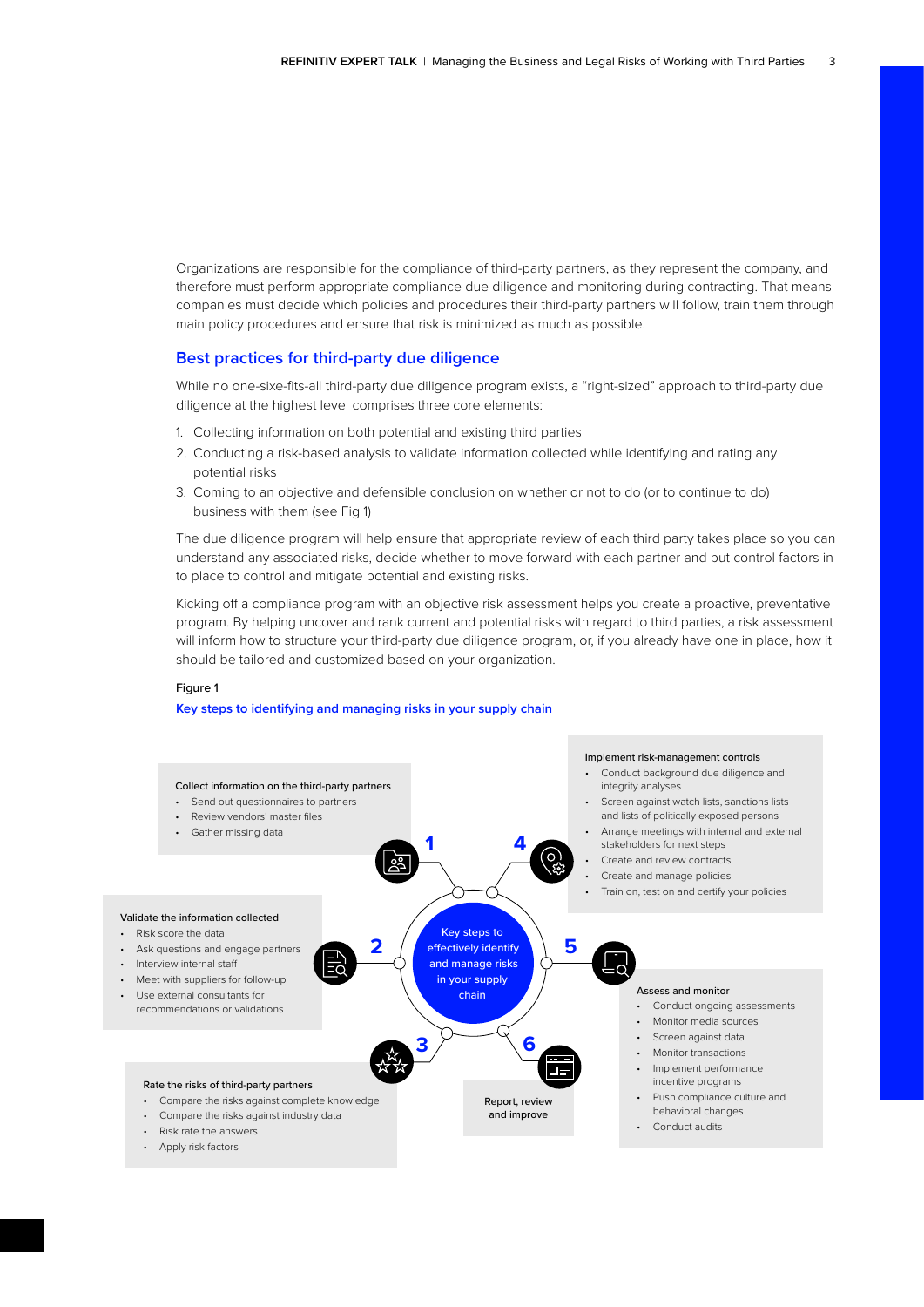As you begin structuring your third-party due diligence program, create an inventory of all your vendors that work for you. Then, establish how to classify them – meaning are they suppliers, channel partners, healthcare providers, etc., – so you can rate the level of potential risk they might carry for your organization, and prioritize those you most need to screen.

For example, the landscape vendor likely poses a much lower compliance risk to your organization than the distributor selling your medical technology or pharmaceutical products to a government hospital. It is often helpful to start with a facilitated roundtable to convene members of the procurement, business, legal, finance, risk and compliance teams, to review and discuss the third-party partner categories across the company.

In addition, determine if you have too few or too many third-party partners to meet your business needs, because, if and where possible, winnowing the field has the twofold benefit of streamlining compliance risks and saving management time and resources.

As part of this step, you should determine the process for adding new third parties. For example, answer questions like:

- What is the business rationale for adding them?
- Who is in charge of gatekeeping the selection and onboarding process?
- How will new vendors be vetted and what will the contract say?
- What training will be provided?

It is critical that all third-party partners understand and agree to practice appropriate due diligence practices, which involves consenting to answering questions, undergoing background checks and providing relevant documentation, as requested and agreed upon.

## **Contract considerations**

To mitigate risk and remove personal bias from the process, it is best to have a standard third-party contract and model provisions for the different risk levels. This will help safeguard against third-party partners who technically do not qualify based on your due diligence program from, say, becoming admitted through personal connections or grandfathered in despite new policies.

Furthermore, contracts should contain a "right to audit" clause – and a process for regular auditing and monitoring, even without advanced notice, to ferret out any discrepancies or changes. For example, a thirdparty partner requests commissions to be paid into a different bank account after securing your significant contract, and the new bank account is used to distribute improper payments, putting your company at risk. Or your third-party distributor hires a sub-distributor with a history of misconduct unbeknownst to your company, yet the liability of your company remains, even through the myriad layers by which your products are sold.

The standard contract should also outline how subcontractors will be identified, risk-ranked, tiered and handled. In some countries, it is not permissible to interfere with the relationship between your contracted partner and its subcontractors, but at least you have the right to be informed about who is ultimately acting on your behalf. In addition, the contract should outline services, compensation, payment terms and termination stipulations.

## **Implementing your due diligence program**

With your program structured and standard contracts in place, you can then begin implmenting your program. The question is, who at your company will be conducting due diligence and how? What questions will be asked? How will the responses be validated?

For reference, the DOJ offers a list of 119 questions in its guidelines that regulators may ask in the case of alleged misconduct. You will want to design your program to be sure you will be able to answer relevant questions about your third parties. Officials will be looking to see how your company's third-party management process corresponds to the nature and level of enterprise risk identified, and will be seeking evidential documentation, such as the initial questionnaire, approvals, independent verification through due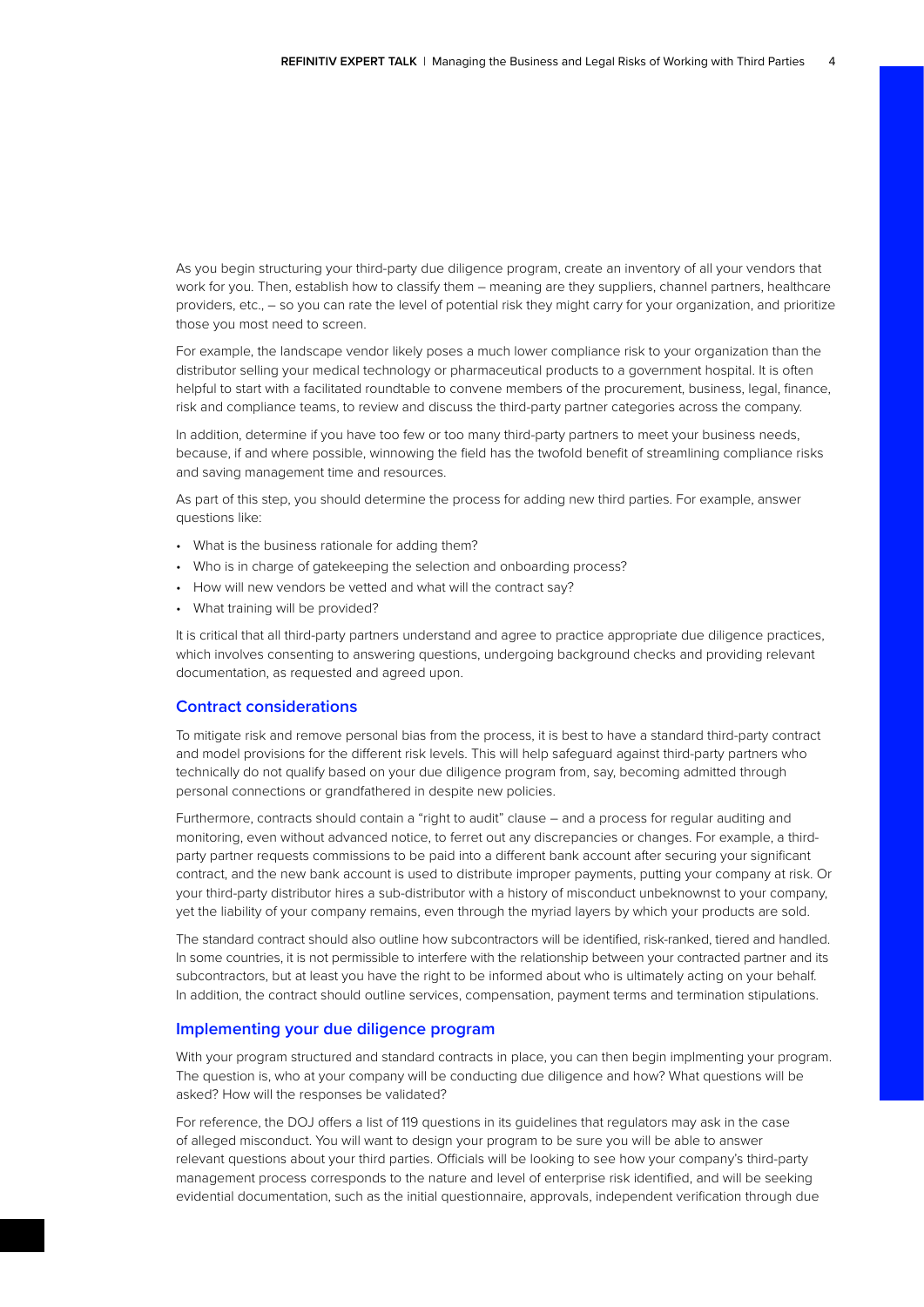diligence, documentation, certification, on-site audits, interviews, training, processes, risk scores, etc.

As you gather background, you want to be as certain as possible that the third party provides accurate information and is not somehow incentivized, such as by an inflated commission-based pay scale to alter the answers to win the account. Leveraging the expertise of an outside agency to conduct the due diligence and research can be helpful in driving objectivity into the risk assessment, program creation and implementation.

Your due diligence program should prioritize the most vulnerable third-party areas of compliance and create a risk-scoring methodology on which to base the diligence. For example, what types of risks are considered – geography, industry sector, transactional (licensing and permits), government involvement and/or politically exposed persons, volume of spend, etc. From there, you will need to outline how risks will be identified, reviewed and resolved.

## **The onboarding process**

Onboarding vendors is another key consideration, especially considering that most companies have budget constraints. This is another way risk-scoring your third parties can be helpful, as it will help you prioritize and align training procedures according to potential risk.

As with the example above, while some companies drive a hard line and require all third parties to complete due diligence training, there are some cases in which, say, the contract manufacturing partner that provides the product versus a high-volume supplier that provides the packaging, might not be given the same level of rigorous training as the manufacturing team developing your medical devices or pharmaceuticals.

For reference, compliance onboarding software is available that incorporates and accommodates the recommended best practice elements. These software platforms help streamline the onboarding process and improve data collection and record keeping by enabling dashboards, reporting tools, automation, approval workflows, built-in risk scoring and analysis, as well as robust audit trails, among other features.

## **Continuous monitoring**

Knowing an initial third-party screening process and due diligence program cannot protect a company from all risks, mechanisms should be put in place to regularly monitor and assess the compliance of third parties. So, as part of your program's structure, you need to build in rescreening, including criteria for frequency, documentation and record keeping.

You also need to outline how uncovered issues will be handled and resolved while accounting for internal review and resolution, timely voluntary disclosure and cooperation with any outside investigation. While your due diligence may be robust, it is only valid at the point in time it was conducted, which further supports the need for continuous monitoring.